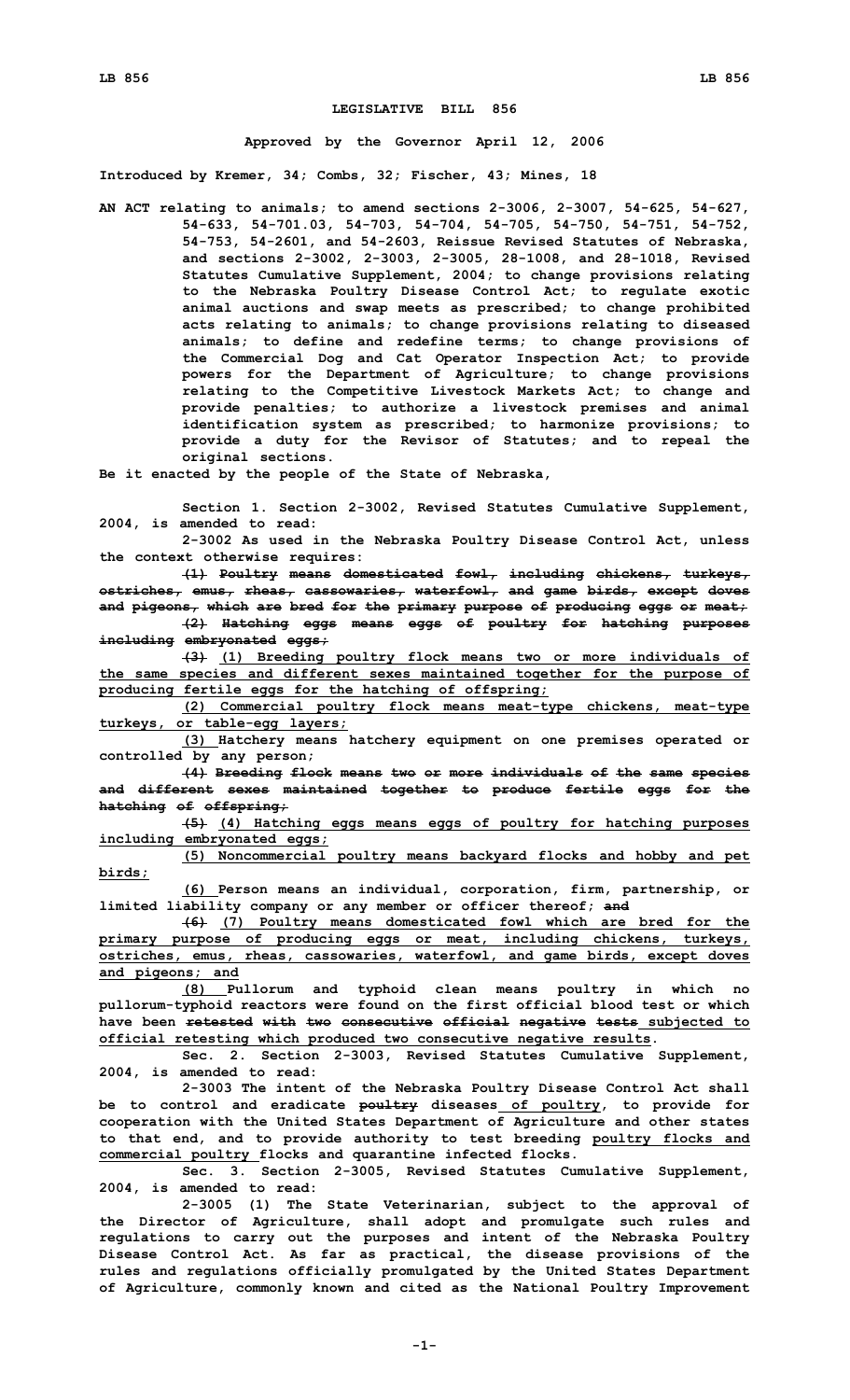**Plan and Auxiliary Provisions, shall be adopted (a) to establish and maintain breeding poultry flocks and hatcheries as pullorum and typhoid clean, (b) to establish requirements for poultry being exhibited, (c) to assure that only breeding poultry flocks and hatching eggs which are pullorum and typhoid clean are moved into and within Nebraska, and (d) to establish testing requirements to monitor the presence of pullorum and typhoid in Nebraska, and (e) to establish testing requirements to monitor the presence of H5/H7 subtypes**

**of low pathogenic avian influenza Type A in breeding poultry flocks and commercial poultry flocks.**

**(2) The State Veterinarian shall have authority to monitor for the presence of various subtypes of avian influenza in noncommercial poultry and any other dangerous, infectious, contagious, or otherwise transmissible disease of poultry. For fiscal year 2006-07, the State Veterinarian shall carry out <sup>a</sup> program of surveillance of noncommercial poultry flocks for the presence of various subtypes of avian influenza and may cooperate with the University of Nebraska to develop and carry out such program of surveillance. The State Veterinarian may continue such program of surveillance beyond fiscal year 2006-07 as deemed necessary subject to the availability of funds for such purpose. Any activities carried out by or on behalf of the State Veterinarian pursuant to this section shall be conducted with the voluntary cooperation of noncommercial poultry flock owners or the property owner where such poultry are located to the extent that this section does not conflict with the State Veterinarian's disease surveillance authorities pursuant to section 54-701.02.**

**(2) (3) The State Veterinarian shall have quarantine power and may require reports and records from persons subject to the act as established in the rules and regulations.**

**Sec. 4. Section 2-3006, Reissue Revised Statutes of Nebraska, is amended to read:**

**2-3006 Field sampling and testing required by the provisions of the Nebraska Poultry Disease Control Act and the rules and regulations duly promulgated under the provisions of the act, and the costs of maintaining quarantined poultry shall be at the expense of the owner. No state-funded indemnity shall be paid to owners of pullorum- or typhoid-infected flocks slaughtered or disposed of in any manner. No state-funded indemnity shall be paid to owners of poultry flocks infected with avian influenza that are slaughtered or disposed of in any manner.**

**Sec. 5. Section 2-3007, Reissue Revised Statutes of Nebraska, is amended to read:**

**2-3007 The State Veterinarian or anyone authorized thereby, upon contacting the person in charge, may enter upon all land or enter any building maintained for the production of poultry or hatching eggs to examine the poultry or hatching eggs to ascertain the existence of pullorum, or typhoid, avian influenza, or any other dangerous, infectious, contagious, or otherwise transmissible disease in poultry. It shall be unlawful to hinder, impede, or prevent any authorized agent of the Department of Agriculture from entering any building maintained for the production of poultry or hatching eggs in the performance of his or her duty or from making any examination duly ordered by the State Veterinarian.**

**Sec. 6. The purpose of sections 6 to 9 of this act is to authorize the Bureau of Animal Industry to require exotic animal auction or swap meet organizers to notify the bureau of any scheduled exotic animal auction or swap meet and to maintain records for animal disease tracking purposes. Exotic animals sold at exotic animal auctions or swap meets are often foreign to the United States or to the State of Nebraska. These exotic animals may carry dangerous, infectious, contagious, or otherwise transmissible diseases, including foreign animal diseases, which could pose <sup>a</sup> threat to Nebraska's livestock health and the livestock industry.**

**Sec. 7. An exotic animal auction or swap meet organizer shall notify the Bureau of Animal Industry at least thirty days prior to the date on which the exotic animal auction or swap meet is to be held. Notification shall include the location, time, and dates of the exotic animal auction or swap meet and the name and address of the exotic animal auction or swap meet organizer. Notification shall be made in writing or by facsimile transmission.**

**Sec. 8. (1) An exotic animal auction or swap meet organizer shall maintain records for each exotic animal auction or swap meet such organizer arranges, organizes, leases areas for, or otherwise coordinates at least five years after the date of the exotic animal auction or swap meet. The records shall include:**

**(a) The name, address, and telephone number of the exotic animal auction or swap meet organizer;**

**(b) The name and address of all persons who purchased, sold, traded, bartered, gave away, or otherwise transferred an exotic animal at the exotic**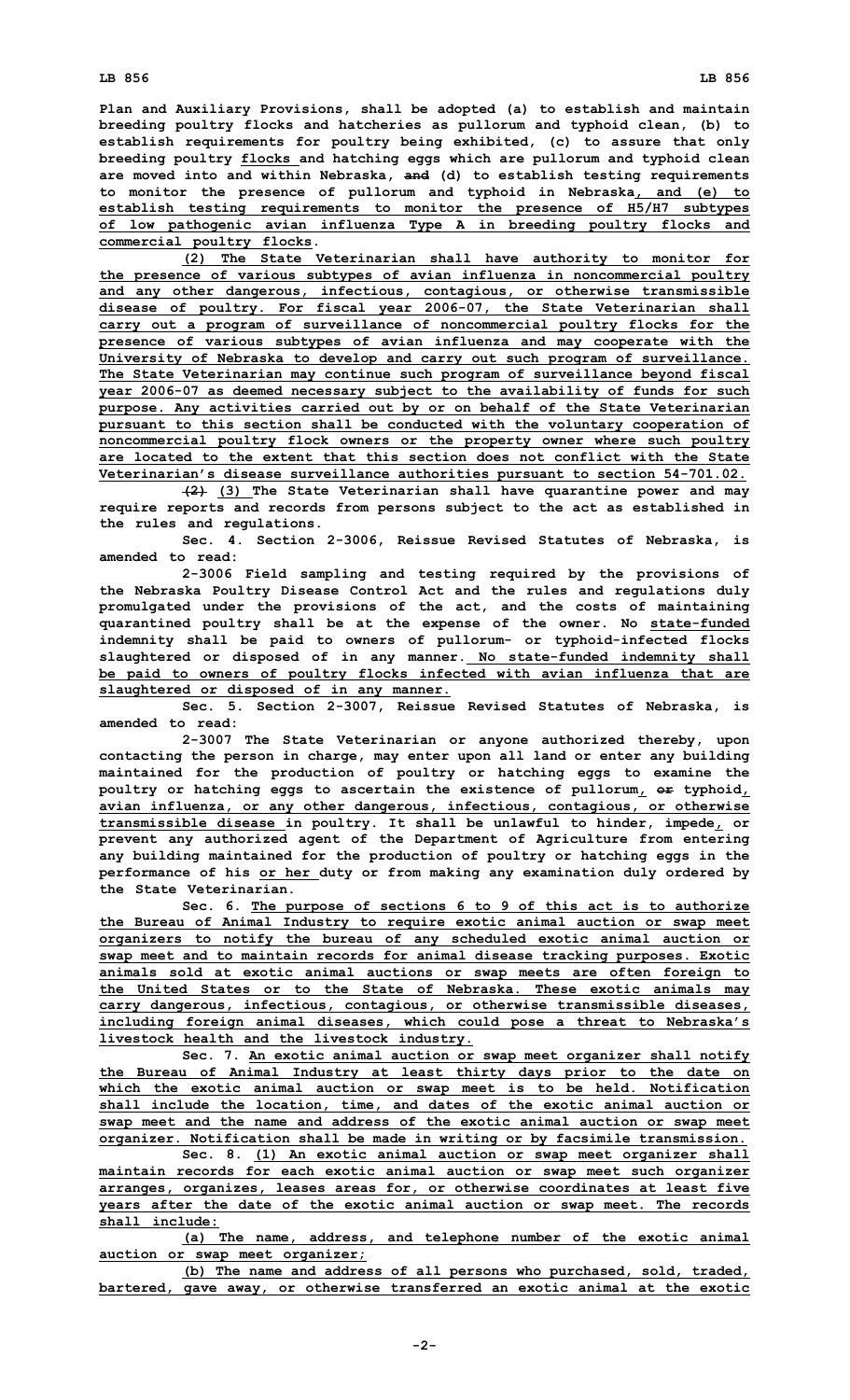**(c) The number of and species or type of each exotic animal purchased, sold, traded, bartered, given away, or otherwise transferred at the exotic animal auction or swap meet;**

**(d) The date of purchase, sale, trade, barter, or other transfer of an exotic animal at the exotic animal auction or swap meet; and**

**(e) <sup>A</sup> copy of the completed certificate of veterinary inspection, if required under the Animal Importation Act or any rules or regulations adopted and promulgated under the act or if the exotic animal is to be exported to another state, for each exotic animal purchased, sold, traded, bartered, given away, or otherwise transferred at the exotic animal auction or swap meet.**

**(2) An exotic animal auction or swap meet organizer shall, during all reasonable times, permit authorized employees and agents of the department to have access to and to copy any or all records relating to his or her exotic animal auction or swap meet business.**

**(3) When necessary for the enforcement of sections 6 to 9 of this act or any rules and regulations adopted and promulgated pursuant to such sections, the authorized employees and agents of the department may access the records required by this section.**

**Sec. 9. No beef or dairy cattle, calves, swine, bison, or sheep sold for wool or food, goats sold for dairy, food, or fiber, or domesticated cervine animals shall be purchased, sold, bartered, traded, given away, or otherwise transferred at an exotic animal auction or swap meet. An exotic animal auction or swap meet organizer shall contact the Bureau of Animal Industry if <sup>a</sup> particular animal cannot be readily identified as an animal that is prohibited from being purchased, sold, bartered, traded, given away, or otherwise transferred at an exotic animal auction or swap meet under this section.**

**Sec. 10. Compliance with sections 6 to 9 of this act does not relieve <sup>a</sup> person of the requirement to comply with the provisions of sections 37-477 to 37-479.**

**Sec. 11. Section 28-1008, Revised Statutes Cumulative Supplement, 2004, is amended to read:**

**28-1008 For purposes of sections 28-1008 to 28-1017:**

**(1) Abandon means to leave any animal for any length of time without making effective provision for its food, water, or other care as is reasonably necessary for the animal's health;**

**(2) Animal means any vertebrate member of the animal kingdom. The term does not include an uncaptured wild creature;**

**(3) Cruelly mistreat means to knowingly and intentionally kill, maim, disfigure, torture, beat, mutilate, burn, scald, or otherwise inflict harm upon any animal;**

**(4) Cruelly neglect means to fail to provide any animal in one's care, whether as owner or custodian, with food, water, or other care as is reasonably necessary for the animal's health;**

**(5) Humane killing means the destruction of an animal by <sup>a</sup> method which causes the animal <sup>a</sup> minimum of pain and suffering;**

**(6) Law enforcement officer means any member of the Nebraska State Patrol, any county or deputy sheriff, any member of the police force of any city or village, or any other public official authorized by <sup>a</sup> city or village to enforce state or local animal control laws, rules, regulations, or ordinances. Law enforcement officer also includes any inspector under the Commercial Dog and Cat Operator Inspection Act to the extent that such inspector may exercise the authority of <sup>a</sup> law enforcement officer under section 28-1012 while in the course of performing inspection activities under the Commercial Dog and Cat Operator Inspection Act; and**

**(7) Police animal means <sup>a</sup> horse or dog owned or controlled by the State of Nebraska for the purpose of assisting <sup>a</sup> Nebraska state trooper in the performance of his or her official enforcement duties.**

**Sec. 12. Section 28-1018, Revised Statutes Cumulative Supplement, 2004, is amended to read:**

**28-1018 (1) <sup>A</sup> person, other than an animal control facility or animal shelter, who sells <sup>a</sup> puppy or kitten under six eight weeks of age without its mother is guilty of <sup>a</sup> Class V misdemeanor.**

**(2) For purposes of this section:**

**(a) Animal control facility means <sup>a</sup> facility operated by the state or any political subdivision of the state for the purpose of impounding or harboring seized, stray, homeless, abandoned, or unwanted animals; and**

**(b) Animal shelter means <sup>a</sup> facility used to house or contain dogs or cats and owned, operated, or maintained by an incorporated humane society, animal welfare society, society for the prevention of cruelty to animals, or other nonprofit organization devoted to the welfare, protection, and humane**

**-3-**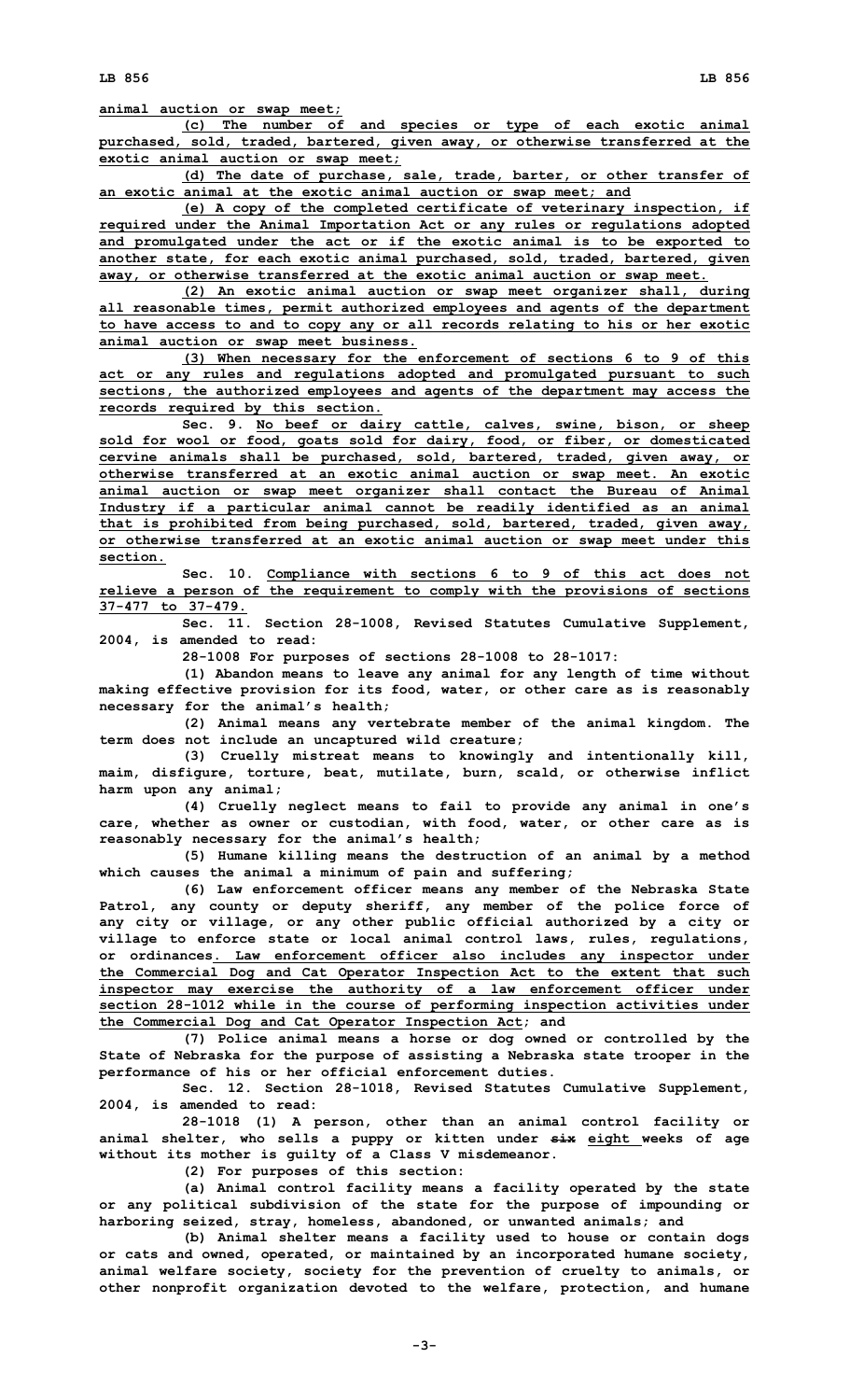**treatment of such animals.**

**Sec. 13. Section 54-625, Reissue Revised Statutes of Nebraska, is amended to read:**

**54-625 Sections 54-625 to 54-641 and section 16 of this act shall be known and may be cited as the Commercial Dog and Cat Operator Inspection Act.**

**Sec. 14. Section 54-627, Reissue Revised Statutes of Nebraska, is amended to read:**

**54-627 (1) Beginning April 1, 2001, <sup>a</sup> person shall not operate as <sup>a</sup> commercial breeder, <sup>a</sup> dealer, or <sup>a</sup> boarding kennel and beginning October 1, 2003, <sup>a</sup> person shall not operate as an animal control facility or an animal shelter unless the person obtains the appropriate license as <sup>a</sup> commercial breeder, dealer, boarding kennel, animal control facility, or animal shelter. Beginning January 1, 2004, <sup>a</sup> person shall not operate as <sup>a</sup> pet shop unless the person obtains <sup>a</sup> license as <sup>a</sup> pet shop. A pet shop shall only be subject to the Commercial Dog and Cat Operator Inspection Act and the rules and regulations adopted and promulgated pursuant thereto in any area or areas of the establishment used for the keeping and selling of pet animals.**

**(2) An applicant for <sup>a</sup> license shall submit an application for the appropriate license to the department, on <sup>a</sup> form prescribed by the department, together with <sup>a</sup> nonreturnable the annual license fee. Such fee shall be one hundred fifty dollars. The license fee shall be paid annually. Such fee is nonreturnable. Additionally, the department may conduct an inspection of the facilities and sanitation and confinement practices of the applicant or any other practices that may affect the humane treatment of dogs and cats pet animals. Upon receipt of the application and initial annual license fee, the appropriate license may be issued by the department. Such license shall not be transferable to another person or location.**

**(2) The fee charged under this section may be raised or lowered by the director after <sup>a</sup> public hearing is held outlining the reason for any proposed change in the rate. The maximum rate fixed by the director shall not exceed two hundred dollars.**

**(3) The annual license fee shall be according to <sup>a</sup> fee schedule prepared by the director. The fees shall be based upon the number of animals served by the licensee, and there shall be startup discounts for new licensees. The maximum annual license fee shall not exceed two hundred fifty dollars.**

**(3) (4) <sup>A</sup> license to operate as <sup>a</sup> commercial breeder, <sup>a</sup> license to operate as <sup>a</sup> dealer, <sup>a</sup> license to operate as <sup>a</sup> boarding kennel, or <sup>a</sup> license to operate as <sup>a</sup> pet shop shall be renewed by filing with the department at least thirty days prior to April 1 of each year <sup>a</sup> renewal application and the annual license fee. A license to operate as an animal control facility or animal shelter shall be renewed by filing with the department at least thirty days prior to October 1 of each year <sup>a</sup> renewal application and the annual license fee. Failure to renew <sup>a</sup> license prior to the expiration of the license shall result in an additional fee of twenty dollars required upon application to renew such license.**

**Sec. 15. Section 54-633, Reissue Revised Statutes of Nebraska, is amended to read:**

**54-633 (1) In order to ensure compliance with the Commercial Dog and Cat Operator Inspection Act, the department may apply for <sup>a</sup> restraining order, temporary or permanent injunction, or mandatory injunction against any person violating or threatening to violate the act, the rules and regulations, or any order of the director issued pursuant thereto. The district court of the county where the violation is occurring or is about to occur shall have jurisdiction to grant relief upon good cause shown. Relief may be granted notwithstanding the existence of any other remedy at law and shall be granted without bond.**

**The county attorney of the county in which such violations are occurring or about to occur shall, when notified of such violation or threatened violation, cause appropriate proceedings under this section to be instituted and pursued without delay.**

**(2) If alleged violations of the Commercial Dog and Cat Operator Inspection Act, the rules and regulations, or an order of the director or an offense against animals observed by an inspector in the course of performing an inspection under the act poses <sup>a</sup> significant threat to the health or safety of the dogs or cats harbored or owned by an applicant or licensee, the department may direct an inspector to impound the dogs or cats pursuant to sections 28-1011 and 28-1012 or may request <sup>a</sup> any other law enforcement officer as defined in section 28-1008 to impound the dogs or cats pursuant to sections 28-1011 and 28-1012. The department shall cooperate and coordinate with law enforcement agencies, political subdivisions, animal shelters, humane societies, and other appropriate entities, public or private, to provide for**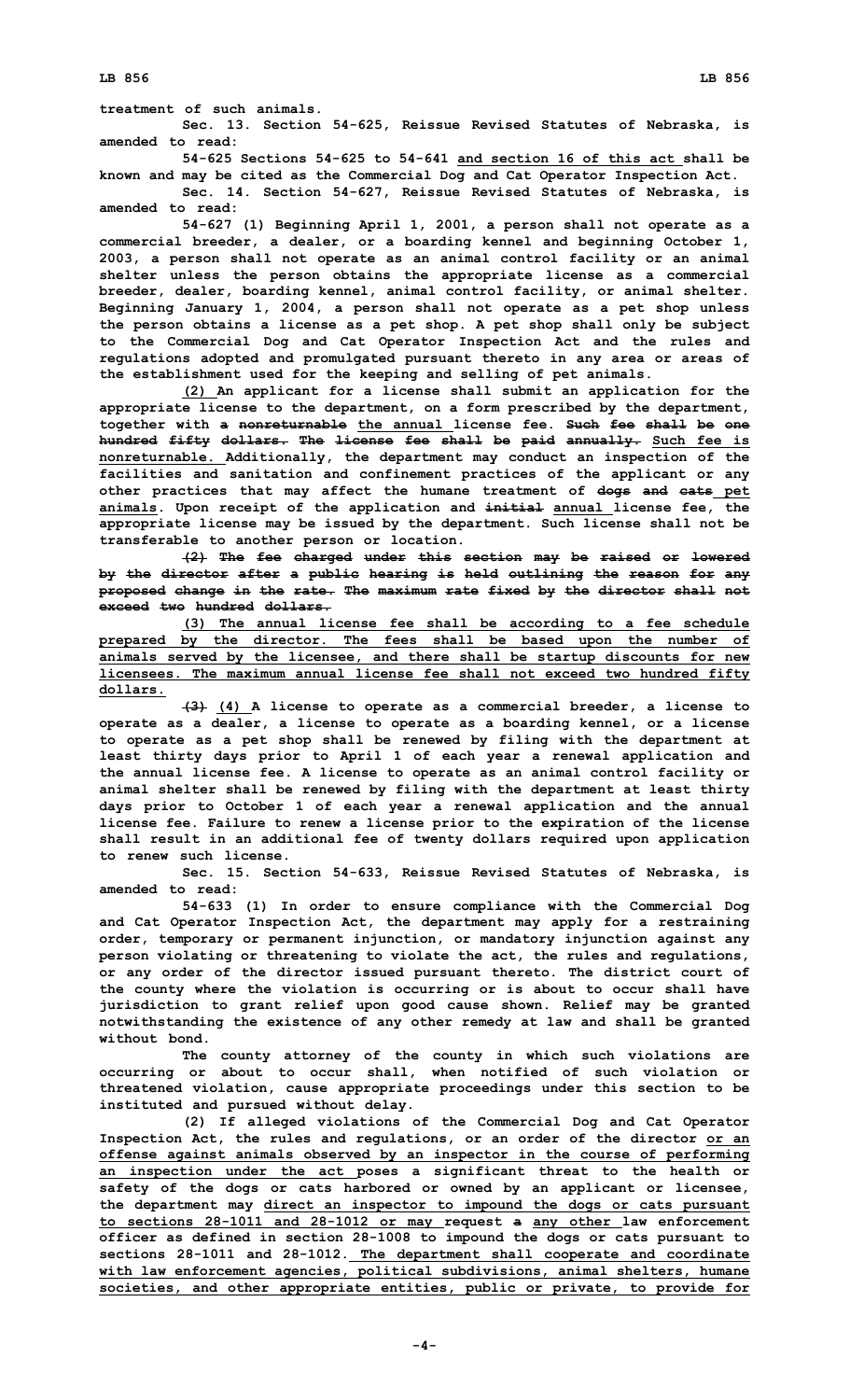**the care, shelter, and disposition of animals impounded by the department pursuant to this section.**

**Sec. 16. On or before November 1 of each year, the department shall submit <sup>a</sup> report to the Legislature in sufficient detail to document all costs incurred in the previous fiscal year in carrying out the Commercial Dog and Cat Operator Inspection Act. The report shall identify costs incurred by the department to administer the act and shall detail costs incurred by primary activity. The department shall also provide <sup>a</sup> breakdown by category of all revenue credited to the Commercial Dog and Cat Operator Inspection Program Cash Fund in the previous fiscal year. The Agriculture Committee and Appropriations Committee of the Legislature shall review the report to ascertain program activity levels and to determine funding requirements of the program.**

**Sec. 17. Section 54-701.03, Reissue Revised Statutes of Nebraska, is amended to read:**

**54-701.03 For purposes of sections 54-701 to 54-753.05 and 54-797 to 54-7,103 and sections 6 to 9 of this act:**

**(1) Accredited veterinarian means <sup>a</sup> veterinarian approved by the deputy administrator of the United States Department of Agriculture in accordance with 9 C.F.R. part 161, as such regulation existed on September 1, 2001 January 1, 2006;**

**(2) Animal means all vertebrate members of the animal kingdom except humans or uncaptured wild animals at large;**

**(3) Bureau of Animal Industry means the Bureau of Animal Industry of the Department of Agriculture of the State of Nebraska and includes the State Veterinarian, deputy state veterinarian, veterinary field officers, livestock inspectors, investigators, and other employees of the bureau;**

**(4) Dangerous disease means <sup>a</sup> disease transmissible to and among livestock which has the potential for rapid spread, serious economic impact or serious threat to livestock health, and is of major importance in the trade of livestock and livestock products;**

**(5) Department means the Department of Agriculture of the State of Nebraska;**

**(6) Director means the Director of Agriculture of the State of Nebraska or his or her designee;**

**(7) Domesticated cervine animal means any elk, deer, or other member of the family cervidae legally obtained from <sup>a</sup> facility which has <sup>a</sup> license, permit, or registration authorizing domesticated cervine animals which has been issued by the state where the facility is located and such animal is raised in <sup>a</sup> confined area;**

**(8) Exotic animal means any animal which is not commonly sold through licensed livestock auction markets pursuant to the Livestock Auction Market Act. Such animals shall include, but not be limited to, miniature cattle, miniature horses, miniature donkeys, Barbary sheep, Dall's sheep, alpacas, llamas, pot-bellied pigs, and small mammals, with the exception of cats of the Felis domesticus species and dogs of the Canis familiaris species. The term also includes birds and poultry. The term does not include beef and dairy cattle, calves, swine, bison, sheep sold for wool or food, goats sold for dairy, food, or fiber, and domesticated cervine animals;**

**(9) Exotic animal auction or swap meet means any event or location as defined in rules and regulations of the department, other than <sup>a</sup> livestock auction market as defined in section 54-1158, where (a) an exotic animal is purchased, sold, traded, bartered, given away, or otherwise transferred, (b) an offer to purchase an exotic animal is made, or (c) an exotic animal is offered to be sold, traded, bartered, given away, or otherwise transferred;**

**(10) Exotic animal auction or swap meet organizer means <sup>a</sup> person in charge, as identified by rule and regulation of the department, of organizing an exotic animal auction or swap meet event, and may include any person who: (a) Arranges events for third parties to have private sales or trades of exotic animals; (b) organizes or coordinates exotic animal auctions or swap meets; (c) leases out areas for exotic animal auctions or swap meets; or (d) provides or coordinates other similar arrangements involving exotic animals;**

**(11) Exposed means being part of <sup>a</sup> herd which contains or has contained an animal infected with <sup>a</sup> disease agent which affects livestock or having had <sup>a</sup> reasonable opportunity to come in contact with an infective disease agent which affects livestock;**

**(9) (12) Herd means any group of livestock maintained on common ground for any purpose or two or more groups of livestock under common ownership or supervision geographically separated but which have an interchange of livestock without regard to health status;**

**(10) (13) Livestock means cattle, swine, sheep, horses, mules, goats, domesticated cervine animals, ratite birds, and poultry;**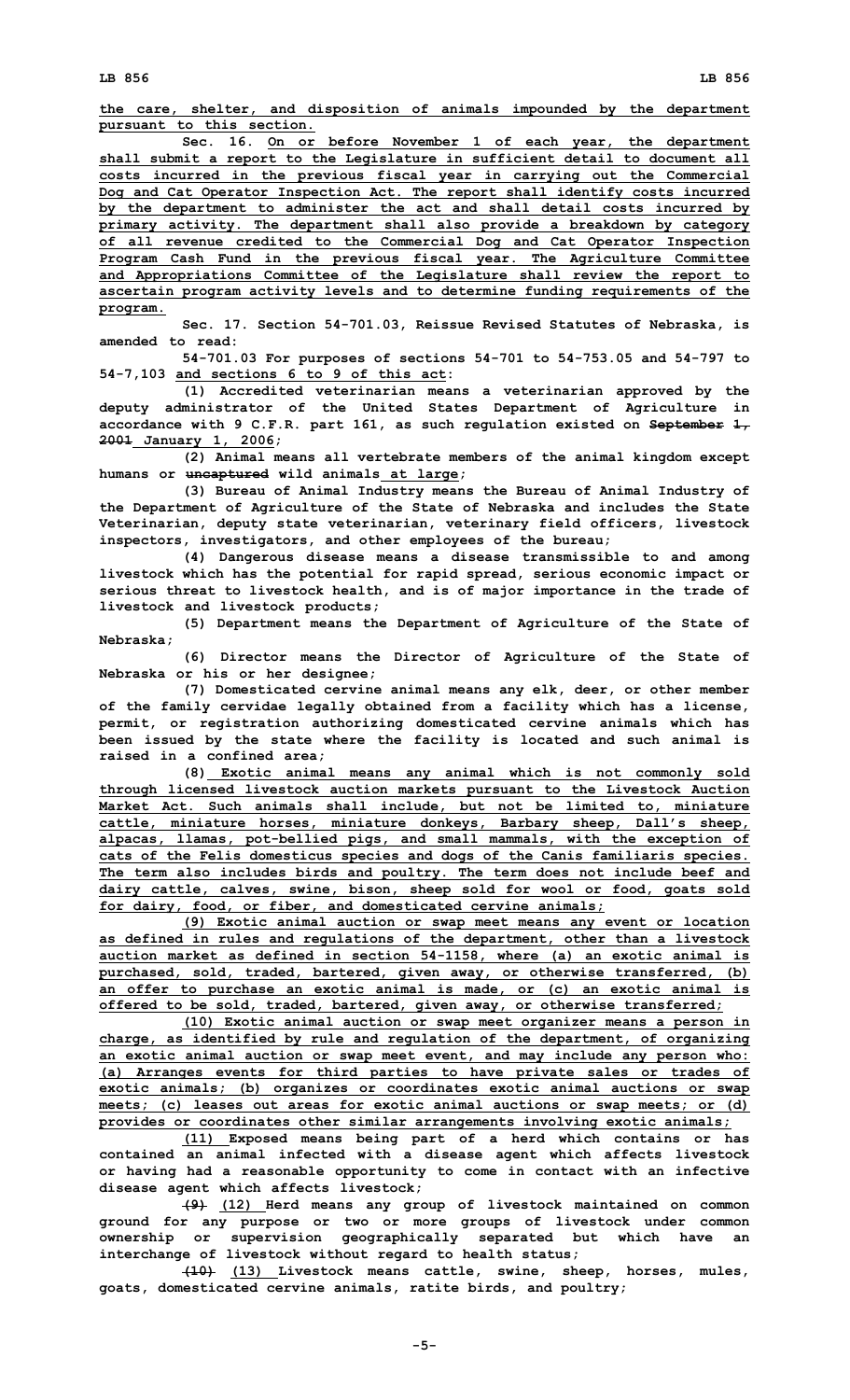**(11) (14) Poultry means domesticated birds that serve as <sup>a</sup> source of eggs or meat and includes, but is not limited to, chickens, turkeys, ducks, and geese;**

**(12) (15) Program disease means <sup>a</sup> livestock disease for which specific legislation exists for disease control or eradication;**

**(13) (16) Quarantine means restriction of (a) movement imposed by the department on an animal, group of animals, or herd of animals because of infection with, or exposure to, <sup>a</sup> disease agent which affects livestock and (b) use of equipment, facilities, land, buildings, and enclosures which are used or have been used by animals infected with, or suspected of being infected with, <sup>a</sup> disease agent which affects livestock;**

**(14) (17) Ratite bird means any ostrich, emu, rhea, kiwi, or cassowary;**

**(15) (18) Sale means <sup>a</sup> sale, lease, loan, trade, barter, or gift;**

**(16) (19) Surveillance means the collection and testing of livestock blood, tissue, hair, body fluids, discharges, excrements, or other samples done in <sup>a</sup> herd or randomly selected livestock to determine the presence or incidence of disease in the state or area of the state; and**

**(17) (20) Veterinarian means an individual who is <sup>a</sup> graduate of an accredited college of veterinary medicine.**

**Sec. 18. Section 54-703, Reissue Revised Statutes of Nebraska, is amended to read:**

**54-703 (1) The Department of Agriculture and all inspectors and persons appointed and authorized to assist in the work of the department shall enforce sections 54-701 to 54-753.05 and 54-797 to 54-7,103 and sections 6 to 9 of this act as designated.**

**(2) The department and any officer, agent, employee, or appointee of the department shall have the right to enter upon the premises of any person who has, or is suspected of having, any animal thereon, including any premises where the carcass or carcasses of dead livestock may be found or where <sup>a</sup> facility for the disposal or storage of dead livestock is located, for the purpose of making any and all inspections, examinations, tests, and treatments of such animal, to inspect livestock carcass disposal practices, and to declare, carry out, and enforce any and all quarantines.**

**(3) The department, in consultation with the Department of Environmental Quality and the Department of Health and Human Services Regulation and Licensure, may adopt and promulgate rules and regulations reflecting best management practices for the burial of carcasses of dead livestock.**

**(4) The Department of Agriculture shall further adopt and promulgate such rules and regulations as are necessary to promptly and efficiently enforce and effectuate the general purpose and provisions of such sections.**

**Sec. 19. Section 54-704, Reissue Revised Statutes of Nebraska, is amended to read:**

**54-704 Any veterinary inspector or agent of the United States Department of Agriculture, Animal and Plant Health Inspection Service, Veterinary Services, who has been officially assigned by the United States Department of Agriculture for service in Nebraska may be officially authorized by the Department of Agriculture to perform and exercise such powers and duties as may be prescribed by the department and when so authorized shall have and exercise all rights and powers vested by sections 54-701 to 54-753.05 and 54-797 to 54-7,103 and sections 6 to 9 of this act in agents and representatives in the regular employ of the department.**

**Sec. 20. Section 54-705, Reissue Revised Statutes of Nebraska, is amended to read:**

**54-705 The Department of Agriculture or any officer, agent, employee, or appointee thereof may call upon any sheriff, deputy sheriff, or other police officer to execute the orders of the department, and the officer shall obey the orders of the department. The officers performing such duties shall receive compensation therefor as is prescribed by law for like services and shall be paid therefor by the county. Any officer may arrest and take before the county judge of the county any person found violating any of the provisions of sections 54-701 to 54-753.05 and sections 6 to 9 of this act, and such officer shall immediately notify the county attorney of such arrest. The county attorney shall prosecute the person so offending according to law.**

**Sec. 21. Section 54-750, Reissue Revised Statutes of Nebraska, is amended to read:**

**54-750 It shall be unlawful for any person to knowingly harbor, sell, or otherwise dispose of any animal or any part thereof affected with an infectious, contagious, or otherwise transmissible disease except as provided by sections 54-701 to 54-753 and sections 6 to 9 of this act, and the rules and regulations prescribed by the Department of Agriculture thereunder. Any**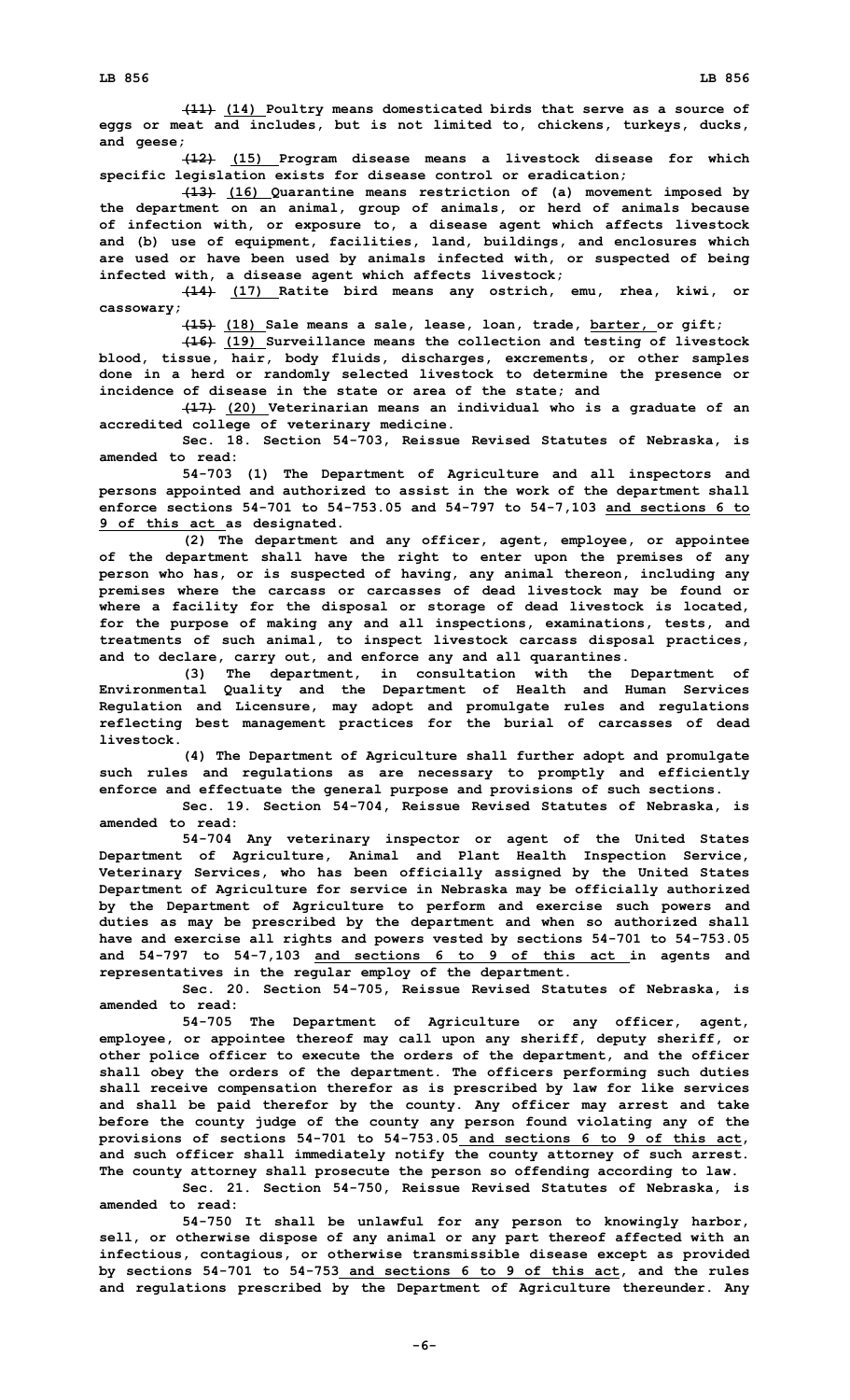**person so offending shall be deemed guilty of <sup>a</sup> Class II misdemeanor for the first violation and <sup>a</sup> Class I misdemeanor for any subsequent violation.**

**Sec. 22. Section 54-751, Reissue Revised Statutes of Nebraska, is amended to read:**

**54-751 It shall be unlawful for any person to violate any rule or regulation prescribed and promulgated by the Department of Agriculture pursuant to authority granted by sections 54-701 to 54-753 and sections 6 to 9 of this act, and any person so offending shall be guilty of <sup>a</sup> Class II misdemeanor for the first violation and <sup>a</sup> Class I misdemeanor for any subsequent violation.**

**Sec. 23. Section 54-752, Reissue Revised Statutes of Nebraska, is amended to read:**

**54-752 Any person violating any of the provisions of sections 54-701 to 54-753 and sections 6 to 9 of this act shall be guilty of <sup>a</sup> Class II misdemeanor for the first violation and <sup>a</sup> Class I misdemeanor for any subsequent violation.**

**Sec. 24. Section 54-753, Reissue Revised Statutes of Nebraska, is amended to read:**

**54-753 The penal provisions of section 54-752 shall not be exclusive, but the district courts of this state, in the exercise of their equity jurisdiction, may, by injunction, compel the observance of, and by that remedy enforce, the provisions of sections 54-701 to 54-753 and sections 6 to 9 of this act and the rules and regulations established and promulgated by the Department of Agriculture.**

**Sec. 25. Section 54-2601, Reissue Revised Statutes of Nebraska, is amended to read:**

**54-2601 Sections 54-2601 to 54-2631 and section 27 of this act shall be known and may be cited as the Competitive Livestock Markets Act.**

**Sec. 26. Section 54-2603, Reissue Revised Statutes of Nebraska, is amended to read:**

**54-2603 (1) The Legislature finds that family farmers and ranchers have been experiencing, with greater frequency, severely depressed livestock market prices. These market conditions are disproportionately affecting independent producers, which make up the majority of farms and ranches, and are threatening the economic stability of Nebraska's rural communities. The Legislature further finds that packer concentration, vertical integration, and contractual arrangements are undermining the system of price discovery. In the absence of any meaningful federal response to the conditions described, the purpose of the Competitive Livestock Markets Act is to increase livestock market price transparency, ensuring that producers can compete in <sup>a</sup> free and open market. This is accomplished by establishing minimum price and contract reporting requirements, eliminating volume premiums and volume-based incentives, scrutinizing livestock production contracts and marketing agreements, and statutorily reinforcing the constitutional prohibition against the ownership, keeping, or feeding of livestock by packers for the production of livestock or livestock products.**

**(2) The Legislature further finds that the mandatory reporting of price and other terms in negotiated or contract procurement of livestock that has been in place under the federal Livestock Mandatory Reporting Act of 1999 is an important reform of livestock markets that contributes to greater market transparency, enhances the ability of livestock sellers to more competently and confidently market livestock, and lessens the existence of conditions under which market price manipulation and unfair preference or advantage in packer procurement practices can occur. It is <sup>a</sup> purpose of the Competitive Livestock Markets Act to provide for the continuation of mandatory price reporting for the benefit of Nebraska producers and protection of the integrity of livestock markets in Nebraska in the event of termination of the federal Livestock Mandatory Reporting Act of 1999 and its preemption of similar state price reporting laws as well as to provide for an orderly implementation of the state price reporting system authorized by the Competitive Livestock Markets Act, should Congress fail to reauthorize the federal Livestock Mandatory Reporting Act of 1999.**

**Sec. 27. (1) Sections 54-2607 to 54-2627 are preempted by the federal Livestock Mandatory Reporting Act of 1999, 7 U.S.C. 1635 to 1636h, when such federal act is in effect.**

**(2)(a) If Congress does not reauthorize the federal Livestock Mandatory Reporting Act of 1999 before December 1, 2006, the director shall, on December 1, 2006, or as soon before or after as practicable, prepare <sup>a</sup> budget and an appropriation request from the General Fund, from the Competitive Livestock Markets Cash Fund, or from other cash funds under the control of the director, for submission to the Legislature in an amount sufficient to enable the department to carry out its duties under sections**